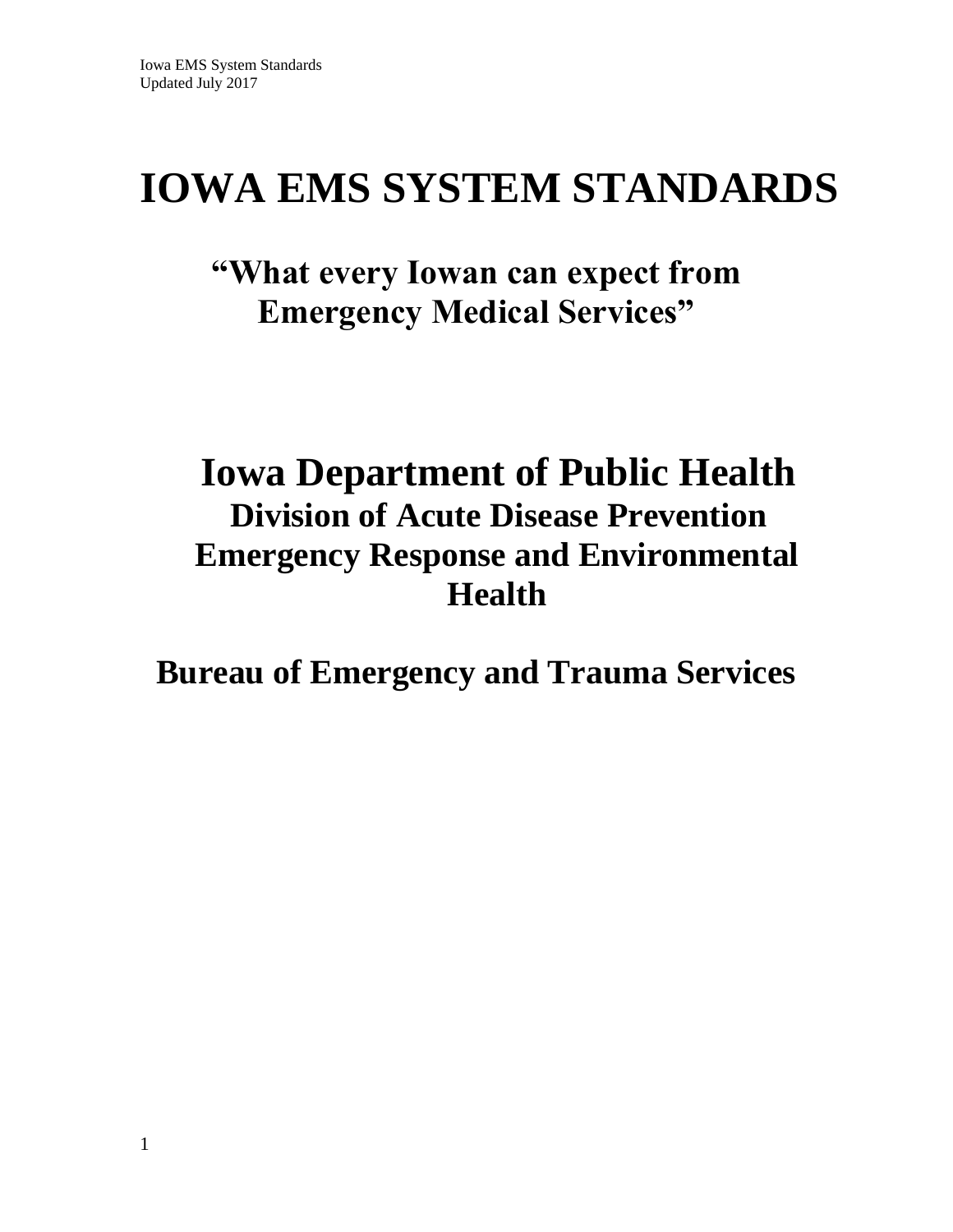# **Iowa Emergency Medical Services System Standards Overview**

In 2010 the Iowa EMS System Standards were introduced as a change initiative that provides a consistent and accountable approach to promoting and protecting the health of Iowans through EMS. The 2010 version of the standards described, the minimum infrastructure (county) and EMS that all Iowans could reasonably expect from EMS no matter where they live in the state. The initiative was intended to be utilized to attain the goal of designing and implementing an integrated, measurable, sustainable state wide EMS System.

#### **Background:**

In October, 2006 the Emergency Medical Services Advisory Council (EMSAC) was approached by the Bureau of EMS to support a change initiative involving EMS system standards. Discussions lead to a motion that "the Bureau should continue to develop draft standards and appoint partners to assist." A group of 26 to 30 individuals were invited to participate through monthly meetings, in the development of a first draft version of minimum Iowa EMS System Standards. Progress reports were given to EMSAC in January and April, with the first draft version delivered to EMSAC in July, 2007.

The stakeholder group reviewed eight areas of EMS system development. These were:

- System Administration
- Staffing/Training
- Communications
- Response/Transportation
- Facilities/Critical Care
- Data collection/System Evaluation
- Public Information/Education
- Disaster Medical Response/Planning

In addition, while developing the minimum Iowa EMS System Standards, the stakeholder group used some guiding principles:

- Define basic minimum services and infrastructure that every EMS system should have in place
- Use clear, concise language that is easily understood by both the EMS/health care community and the general public
- Minimum standards should be measurable
- Keep in mind the principles of the national and state "EMS Agenda for the Future"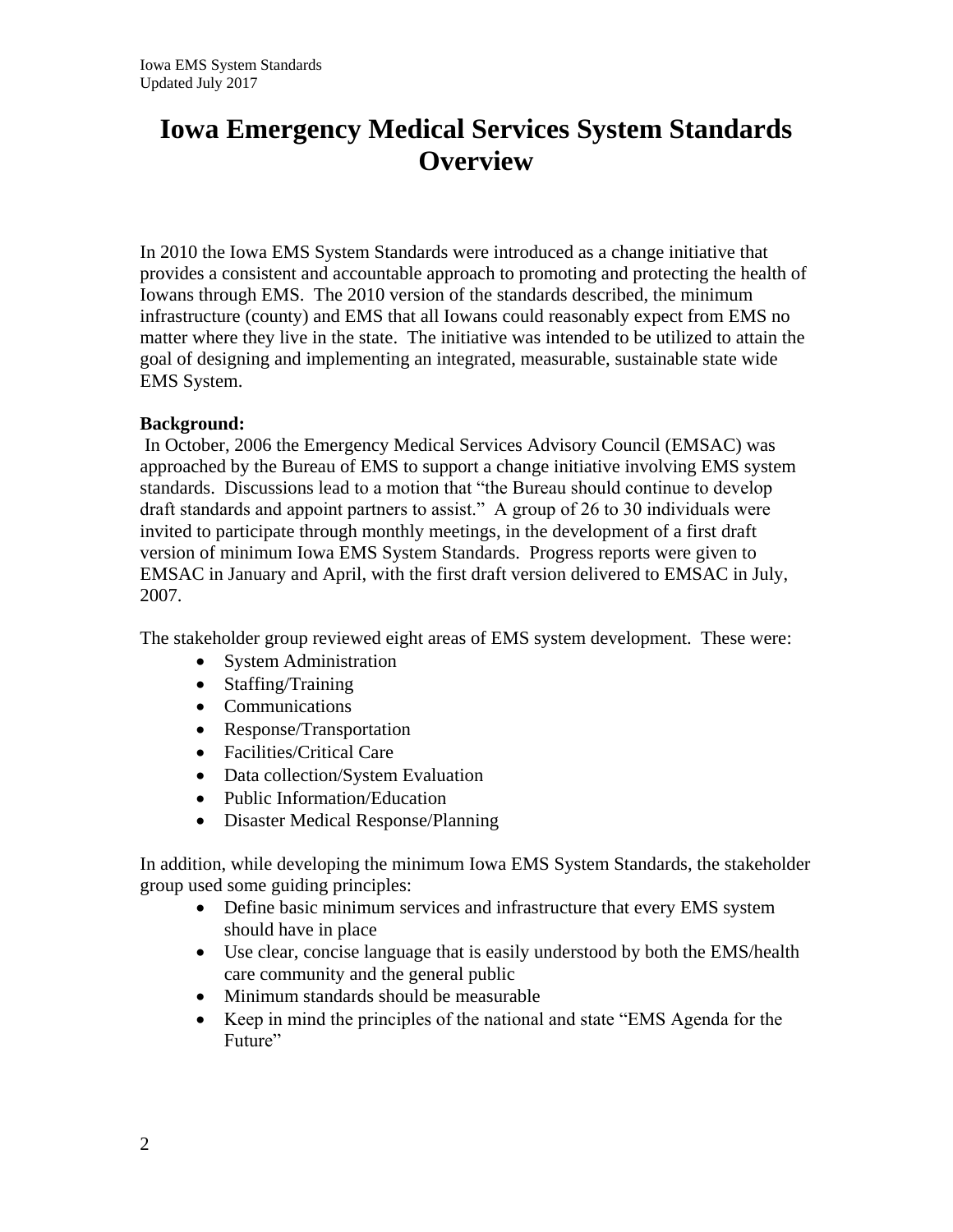In 2010 the final version was released and has been well utilized for the last 7 years. Starting in 2016 a EMSAC established a System Standards Sub Committee to re-convene and update the published standards.

This subcommittee reviewed the original eight areas of EMS system development and using the same guiding principles condensed the areas to those standards that enhance systems but are not repetitive of Iowa Statute or Administrative Rule. There are over 900 authorized EMS service programs in the state of Iowa. Every one of these service programs are authorized by the state and function under operational standards dictated by administrative rule. These rules represent the baseline standard in order to protect the health of Iowans. To build EMS Systems we must strive to accomplish achievable standards above and beyond administrative rule. We must coordinate efforts at the dispatch, EMS and hospital levels in order to reduce inefficiency and redundancy in administration, training, education and overall costs of operation. We must hold the emergency response entities in our state to the utmost highest level to best serve our injured and ill.

This subcommittee worked diligently under the continued premise that an Emergency Medical Service (EMS) provides emergency medical care to individuals that experience illness or injury. Emergency medical response requires a coordinated effort that involves multiple responders and agencies working in concert to provide a seamless response to ensure that resources are available to meet the needs of the emergency. This coordinated effort represents the grass roots of system development. However, we must continue to reach for a higher standard.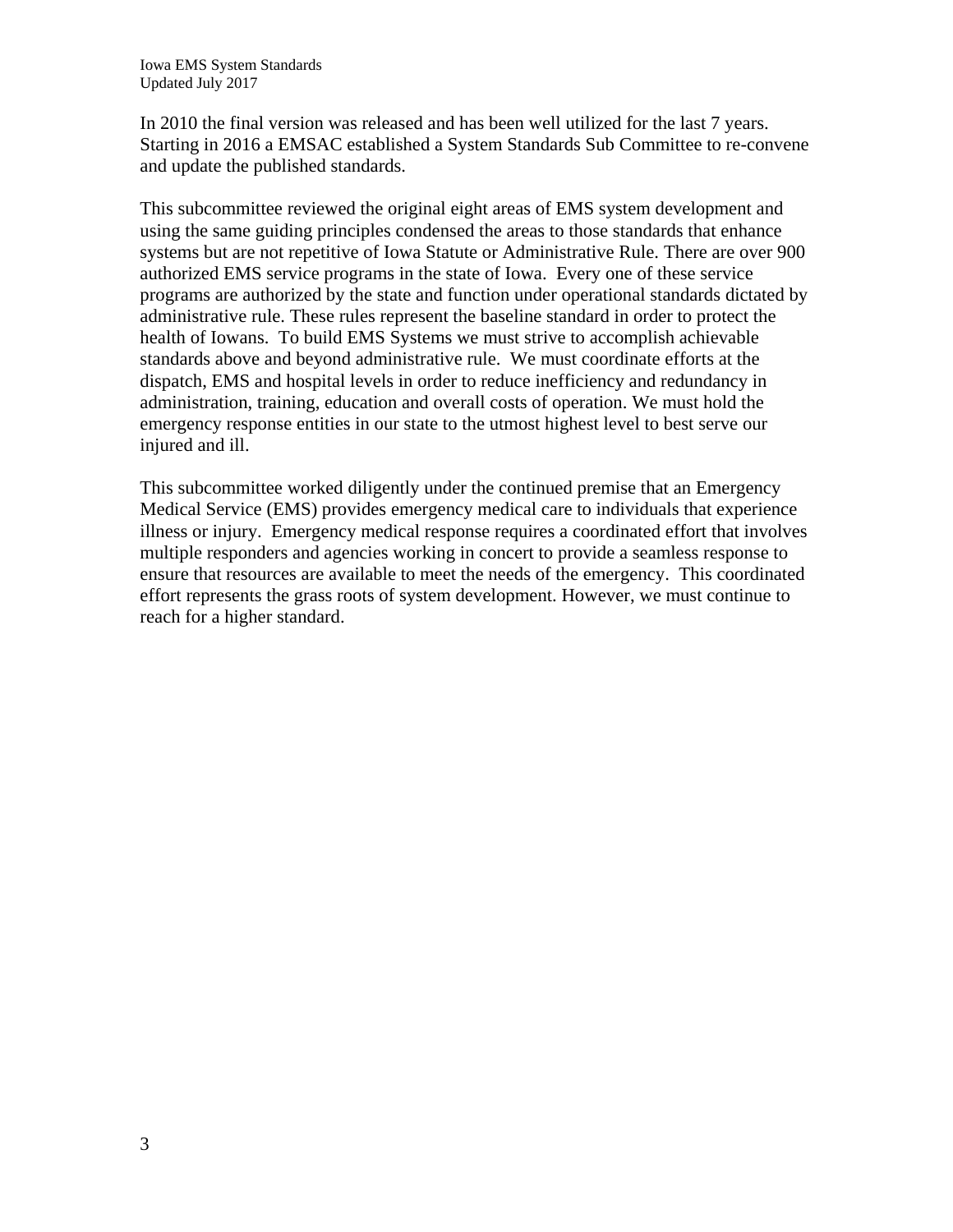# **2016 System Standards Sub Committee to The Emergency Medical Services Advisory Council**

Chair~Kerrie Hull Brian Helland Bruce McEltree DaLynne McEltree Dave Springer Dawn Staudt Jacob Dodds Frank Prowant Gary Merrill Jeff Messerole Julie Scadden Kevin Lange Lenny Sanders Lyn Medinger Rod Livesay Sheila Frink Steve Vandenbrink Ellen McCardle-Woods Cynthia Heick Merrill Meese Jeff Eastman Steve Mercer Rebecca Curtiss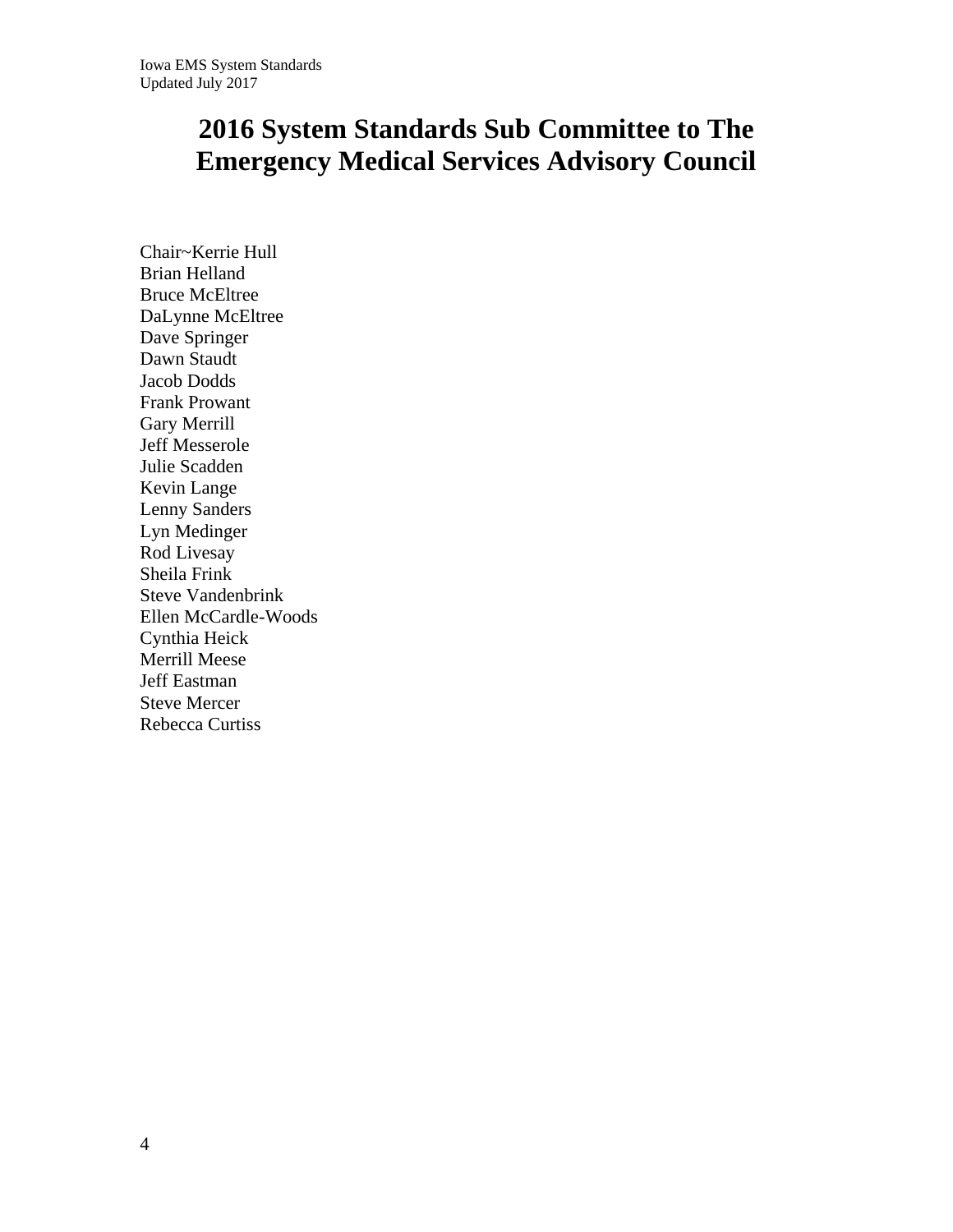### **Glossary of Terms**

**ALS** - Interventions identified at the AEMT, EMT-P, or Paramedic level

**AMANDA -** The online registry and database for regulatory programs within the Bureau of Emergency and Trauma Services

**Ambulance** - As defined by rule: 641-132.1 (147A) Definitions. "Ambulance" means any privately or publicly owned ground vehicle specifically designed, modified, constructed, equipped, staffed and used regularly to transport the sick, injured or otherwise incapacitated."

**Audit -** Review of a process

**BLS -** Interventions identified at the EMR, or EMT level

**Certification -** State of Iowa EMS Certification

**CQI -** As defined by rule: 641-132.1 (147A) Definitions. "Continuous quality improvement (CQI)" means a program that is an ongoing process to monitor standards at all EMS operational levels including the structure, process, and outcomes of the patient care event." This can change to fit the system.

**Credentialing -** The process for ensuring knowledge, skills and ability to participate within the system.

**EMD (Emergency Medical Dispatch) -** "Emergency Medical Dispatching" shall mean the reception, evaluation, processing, provision of dispatch life support, management of requests for emergency medical assistance, and participation in ongoing evaluation and improvement of the emergency medical dispatch process. This process includes identifying the nature of the request, prioritizing the severity of the request, dispatching the necessary resources, providing medical aid and safety instructions to the callers and coordinating the responding resources as needed but does not include call routing per se.

**EMS** - As defined by rule: 641-132.1 (147A) Definitions. "Emergency medical services" or "EMS" means an integrated medical care delivery system to provide emergency and non-emergency medical care at the scene or during out-of-hospital patient transportation in an ambulance."

**EMS System -** means an integrated medical care delivery system to provide emergency and non-emergency medical care at the scene or during out-of-hospital patient transportation in an ambulance." The system shall be no smaller than a county.

**ESF** - Emergency Support Function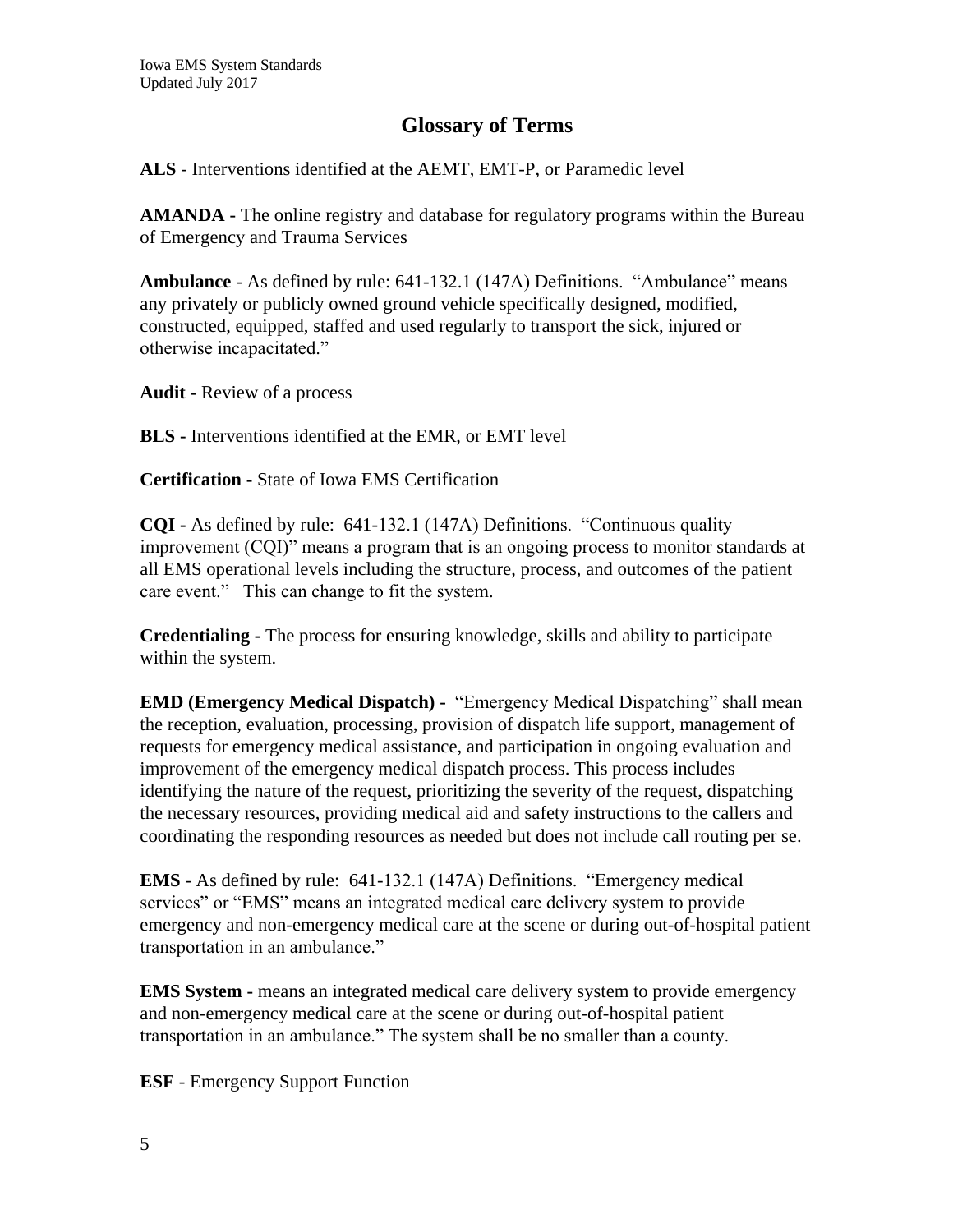**Medical Director -** As defined by rule: 641-132.1 (147A) Definitions. "Medical director" means any physician licensed under Iowa Code chapter 148, 150, or 150A who shall be responsible for overall medical direction of the service program and who has completed a medical director workshop, sponsored by the department, within one year of assuming duties."

**NIMS -** National Incident Management System.

**PSAP** - Public Safety Answering Point, generally a 911 system.

**Response Time** - From the time the agency was dispatched to patient contact on scene.

**Rural -**Non-Urban areas

**STEMI** - ST elevation Myocardial Infarction

**System Participant -** Service or Agency recognized by the EMS System

**Urban -** Communities within a county with a population greater than 10,000

**Wilderness -** Area without infrastructure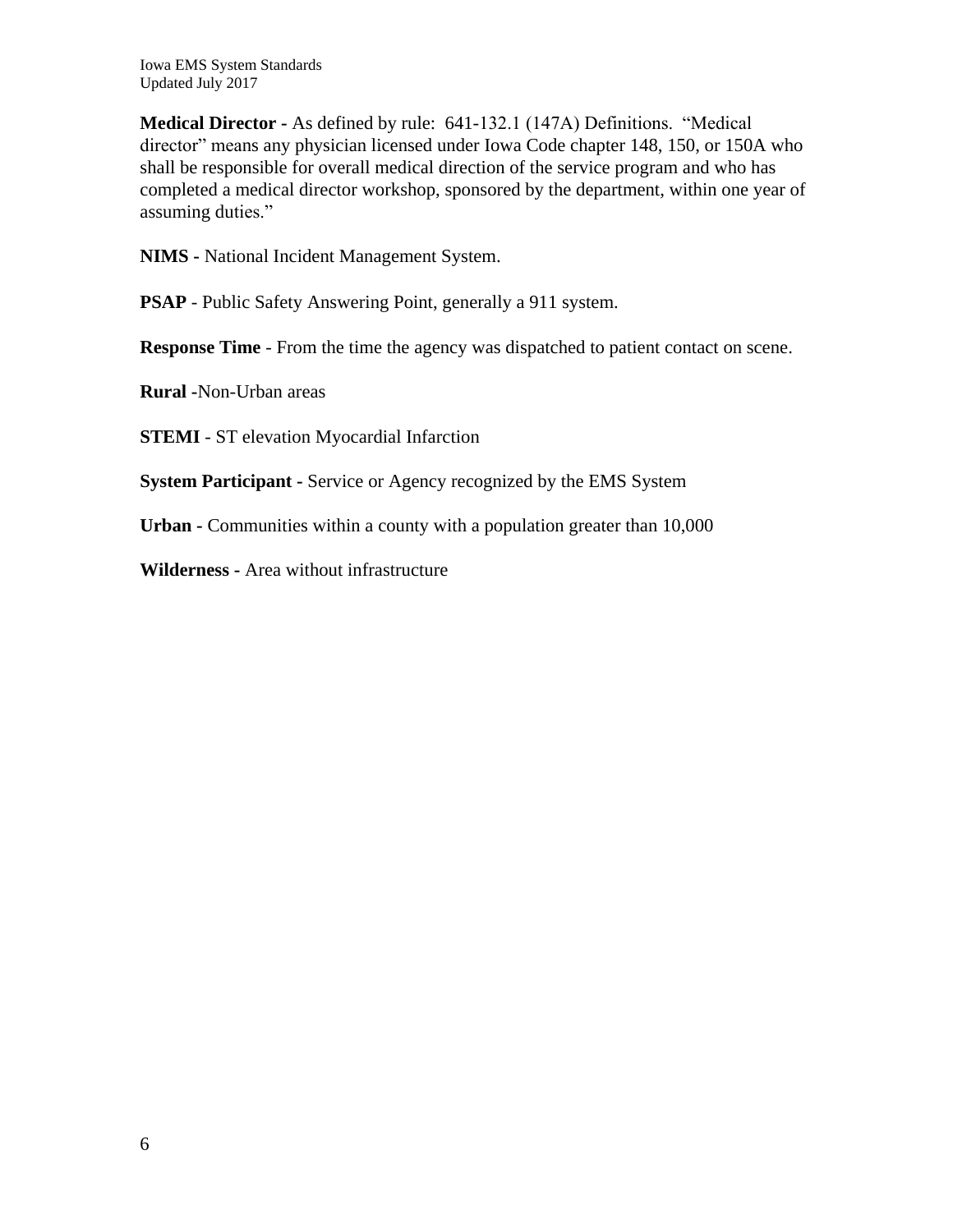# **Iowa EMS System Standards**

# **System Organization and Management**

# **1.01 System Administration: EMS System Structure; Organization; Mission**

#### **MINIMUM STANDARDS:**

The EMS system shall have a county wide written vision and mission statement.

The EMS system shall have an advisory group with representation from one member of the County Board of Supervisors, one member from each of the EMS services in the county wide EMS System, and one EMS medical director (designated as the county wide EMS System medical director).

The EMS System advisory group shall annually:

- 1. Assess each of the Iowa EMS System Minimum Standards and make provisions accordingly for emergency medical services treatment and transport within the county.
- 2. Submit the assessment to the Iowa Department of Public Health Bureau of Emergency and Trauma Services.
- 3. Complete strategic plans to assure that gaps in Iowa EMS system standards assessments are met.
- 4. Develop policies and procedures to implement the Iowa EMS System Standards.
- 5. Identify funding mechanisms that are sufficient to ensure continued operation of the EMS System and services required to meet the needs of the population.

### **1.02 System Administration: Public Impact**

#### **MINIMUM STANDARD:**

The EMS system shall implement survey processes to obtain patient, healthcare and public input.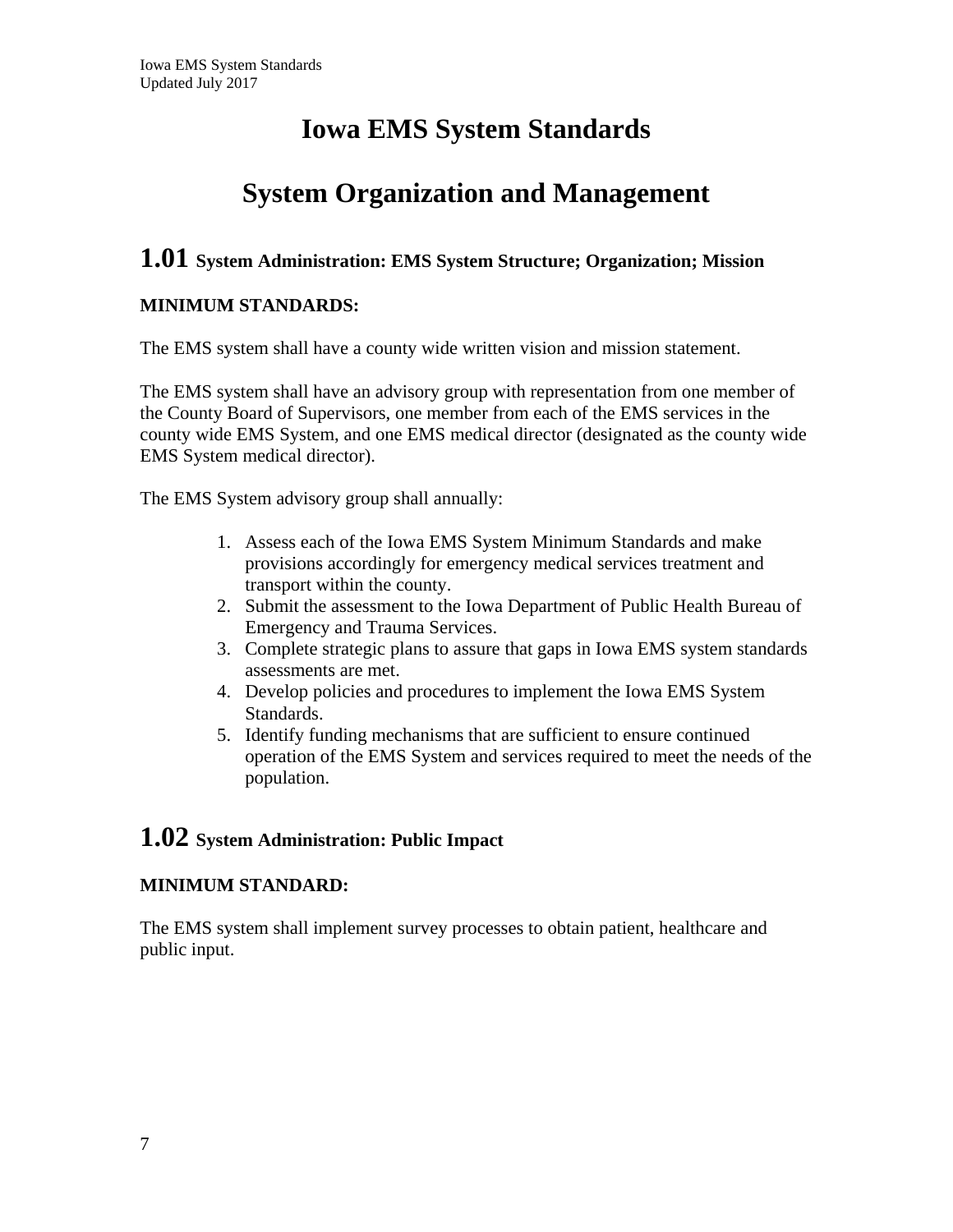# **1.03 System Administration: Medical Director / Medical Direction**

### **MINIMUM STANDARD:**

The EMS system shall have an active medical director that participates on the advisory council. If multiple medical directors work with services within the county EMS System, a medical director steering committee will be formed to support the County EMS System Medical Director.

In accordance with 641-132.8(3) The Medical Director Steering Committee will assure that written policies, procedures and/or protocols are in place for each service and consistent for all services in the County EMS System.

In accordance with 641-132.9 each EMS System medical director and/or medical director steering committee will assure off line and on line medical direction plans are in place to identify the role of hospitals, alternate medical control and the roles, responsibilities, and relationships of out-of-hospital providers.

### **1.04 System Administration: Inventory of Resources**

### **MINIMUM STANDARD:**

The EMS System shall assess and document EMS resources and services available within the system's service area to respond to day-to-day and large scale emergency. In coordination with county partners a detailed inventory of EMS resources (e.g., personnel, vehicles, and facilities) within its area and, at least annually, shall update this inventory in the electronic system provided by the Bureau of Emergency and Trauma Services.

The EMS System advisory group shall annually review 911 services and the county EMS system as a whole based on this assessment to assure resources meet the needs of the public.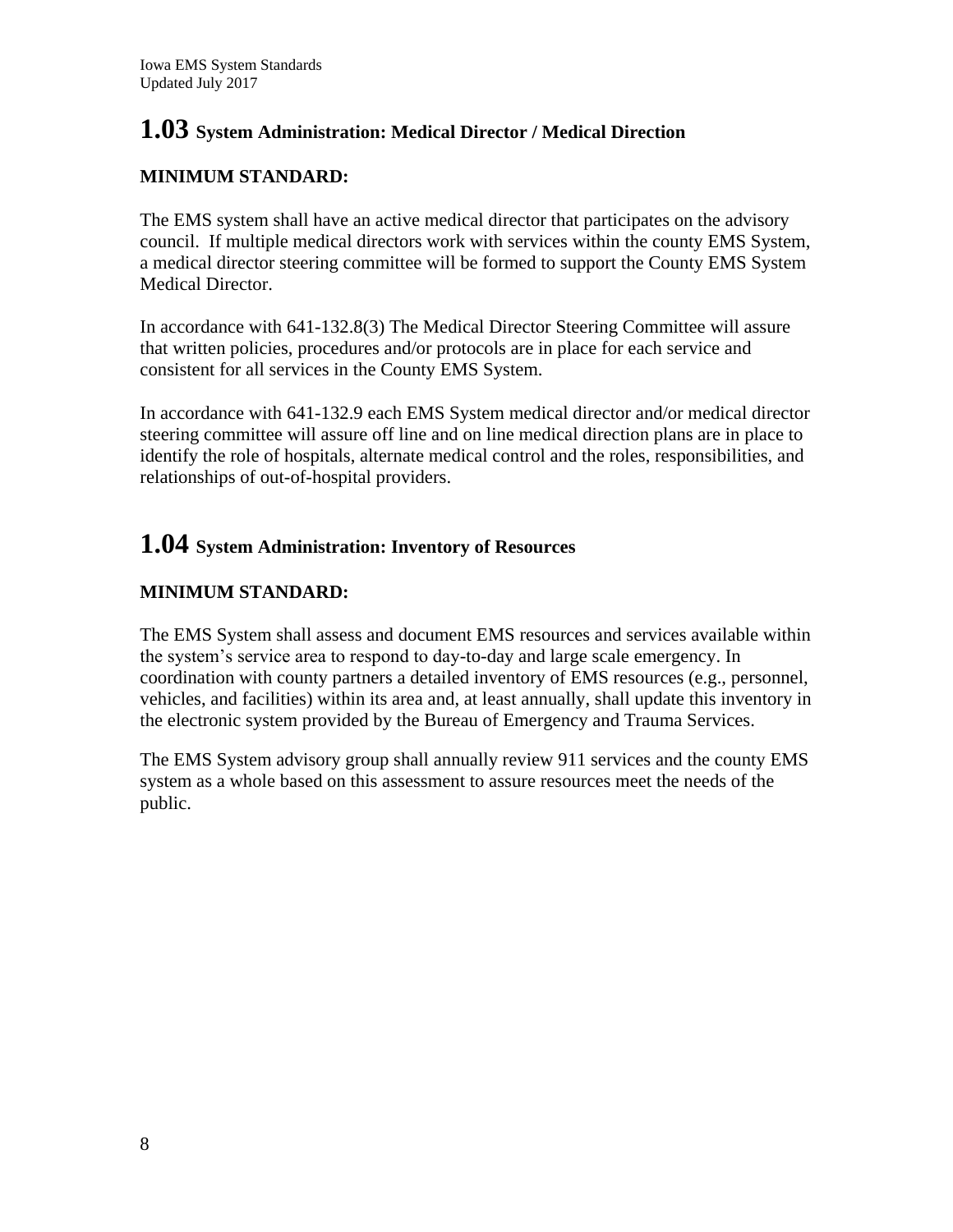# **Staffing and Training**

# **2.01 Staffing: Personnel**

### **MINIMUM STANDARD:**

The EMS system shall maintain up to date service rosters and assure provider certification.

The EMS System or services within the system shall have a policy regarding background checks.

The EMS system or services within the system shall notify the Bureau of Emergency and Trauma Services, as required by rule, of occurrences or potential violations that impact service license of individual EMS certification through the provided system for complaints (AMANDA)

The EMS system or services within the system shall credential personnel as per EMS certification level scope of practice and local protocol as authorized by the medical director.

The EMS System Advisory Group will assess staff numbers and staffing gaps in the system.

The EMS System Advisory Group will develop training plans for initial training to mediate staffing gaps.

The EMS System Advisory Group will develop a training plan that details anticipated trainings in the System as needed by services within the system. The plan will coordinate education and training opportunities to reduce duplication of efforts and leverage local and system funding.

# **2.02 Staffing: Dispatch Training**

### **MINIMUM STANDARD:**

Public safety answering point (PSAP) operators with medical dispatch responsibilities and all medical dispatch personnel (both public and private) shall be trained and/or certified using an approved program.

The EMS System medical director and/or the medical director steering committee will collaborate with county PSAP (s) to implement Emergency Medical Dispatch services for all 911 calls for medical assistance.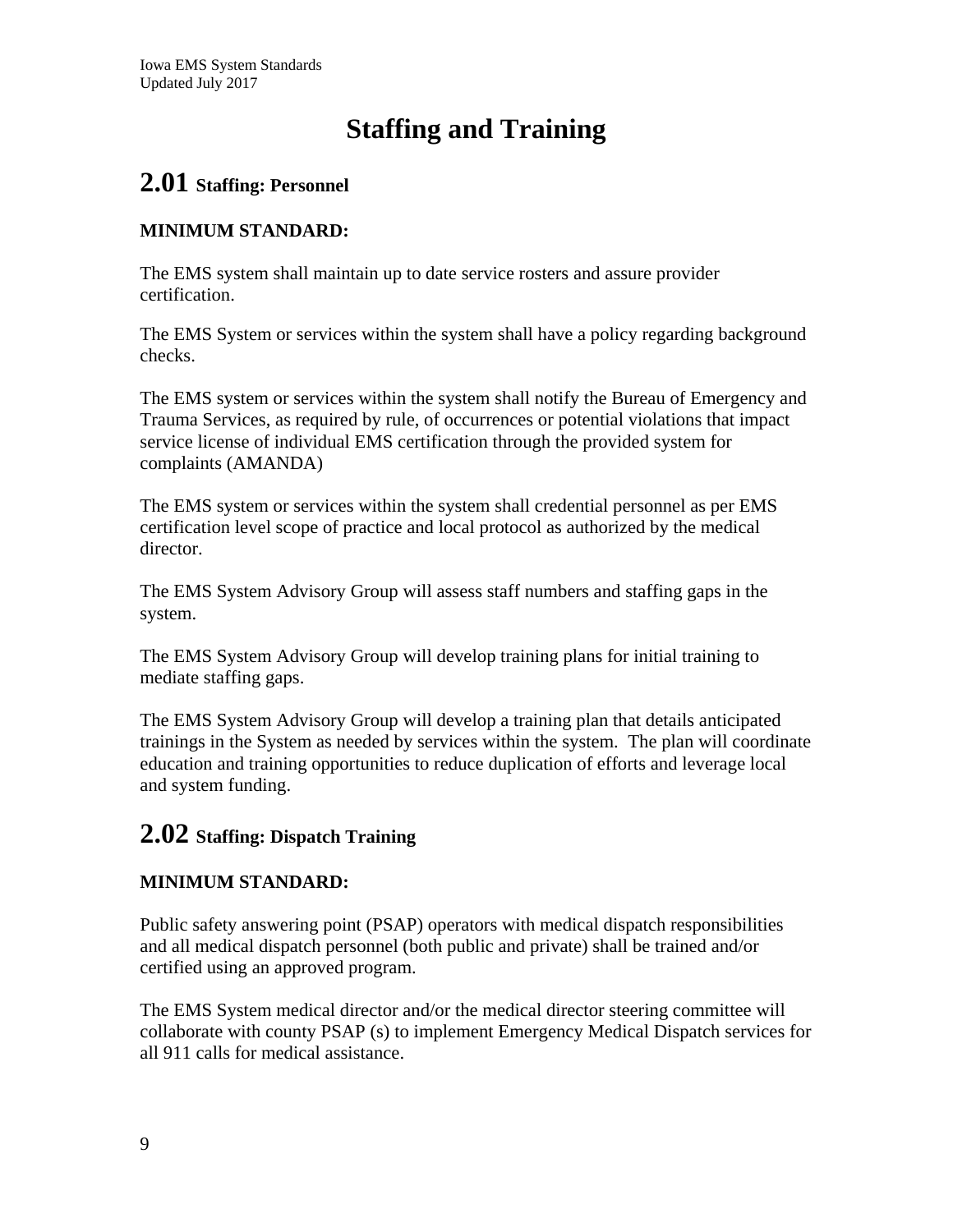# **2.03 Staffing: Non transport**

### **MINIMUM STANDARD:**

The EMS System shall ensure at least one person on each non-transporting service shall be a currently certified EMS provider. Public safety agencies and industrial first-aid teams not listed as services shall be utilized in accordance with EMS system policies.

EMR level agencies that are part of an EMS system are considered a public safety agency and shall be utilized in accordance with EMS system policies.

## **2.04 Staffing: Transport**

### **MINIMUM STANDARD:**

The EMS system shall ensure that all transport services providing primary 911 response staff at the highest level of the authorized service.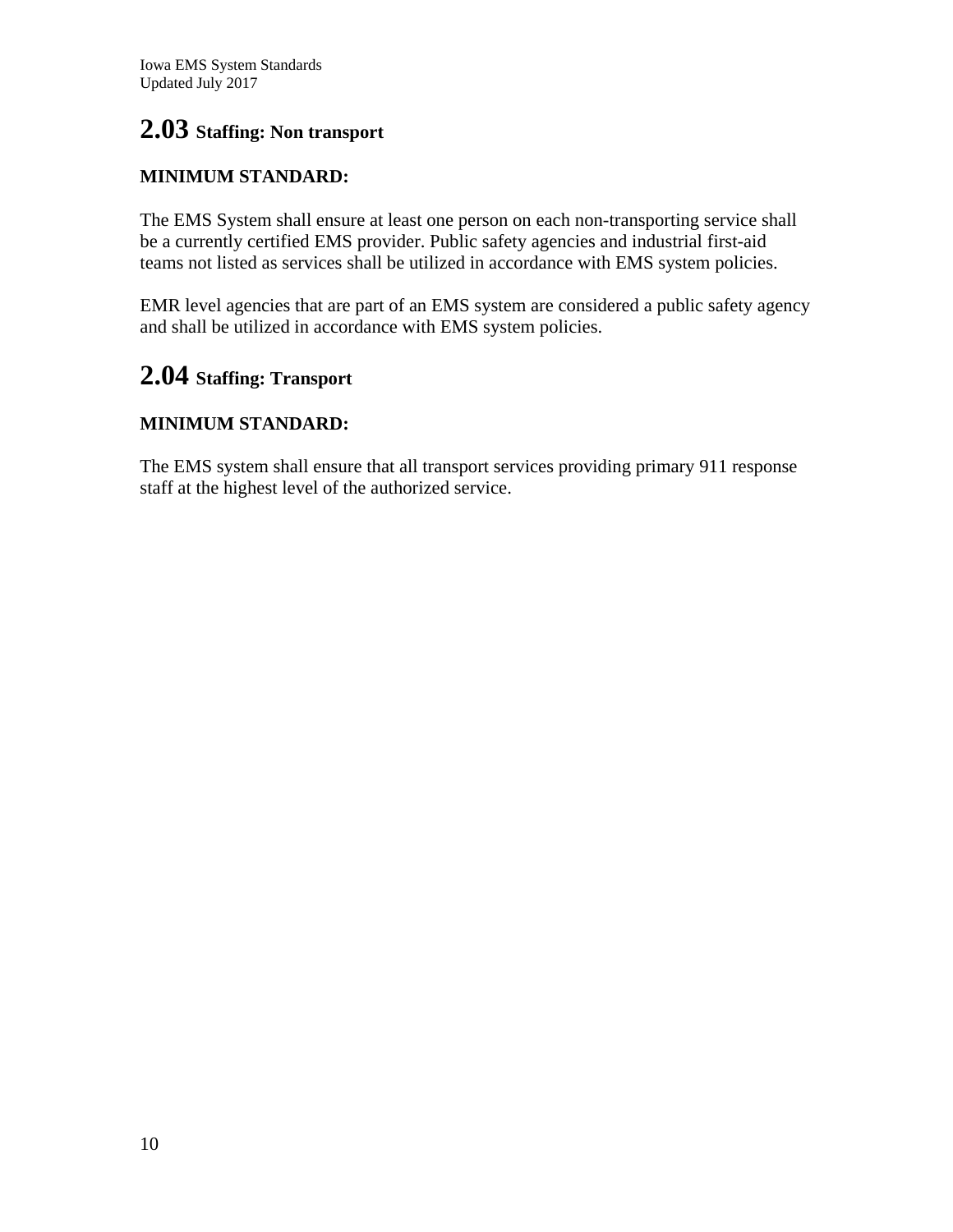# **Communications**

# **3.01 Communications: Plan**

### **MINIMUM STANDARD:**

The EMS system shall assess, at least annually, communications linkages (interoperability) among providers (out of hospital and hospital) in its jurisdiction and recommend needed changes for their capability to provide service in the event of multicasualty incidents and disasters.

The EMS system advisory group shall develop EMS communications plan for services in the system. The plan shall specify the medical communications capabilities of emergency medical transport vehicles; non-transporting agencies; and system participants.

The EMS system shall assure all emergency medical transport vehicles have the ability to communicate with a single dispatch center or disaster communications command post.

The EMS system shall have a functionally integrated dispatch with system-wide emergency management coordination, using standardized communications frequencies.

The EMS system will work to establish an emergency medical dispatch priority reference system, including systemized caller interrogation, dispatch triage policies, and pre-arrival instructions.

# **3.02 Communications: 911 Coordination**

### **MINIMUM STANDARD:**

The EMS system advisory group shall seek to have an active member appointed to the county 911 commission in order to participate in ongoing planning and coordination of the enhanced 9-1-1 system

### **3.03 Communications: Education**

### **MINIMUM STANDARD:**

The EMS system shall be involved in public education regarding system access.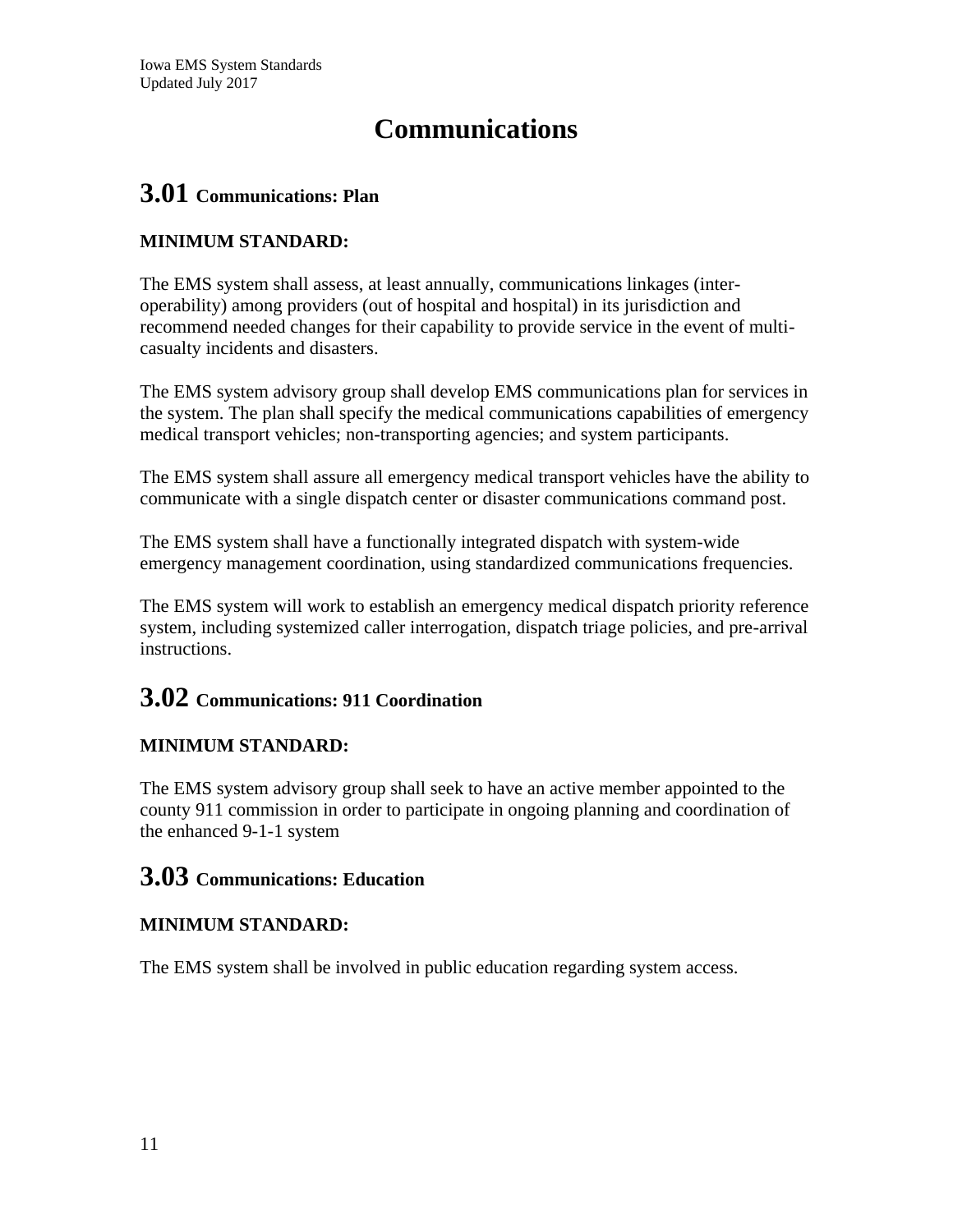# **Response & Transportation**

### **4.01 Response & Transportation: Service Area**

#### **MINIMUM STANDARD:**

The EMS system shall, in coordination with neighboring EMS systems, determine the emergency medical service response areas, to assure the most efficient 911 responses.

# **4.02 Response & Transportation: Change to Policies and Procedures**

### **MINIMUM STANDARD:**

The EMS system advisory group shall develop standard policies and procedures regarding response, transport and minimum response times.

The following response times will be outlined in policies and procedures as standard for 911 responses for CQI purposes:

The response time for first responders does not exceed:

 Urban-5 minutes Rural-15 minutes

• The response time for an ambulance (not functioning as a first responder) does not exceed:

 Urban-8 minutes Rural-20 minutes

• The response time for advanced life support does not exceed: Urban-8 minutes Rural-20 minutes

Policies and procedure will include response type, minimum response times, backup response plan, peak response backfill and transport protocols.

The EMS system shall have contingency plans and assure the development of mutual aid agreements to provide for emergent and non-emergent response and transport during increased system volume.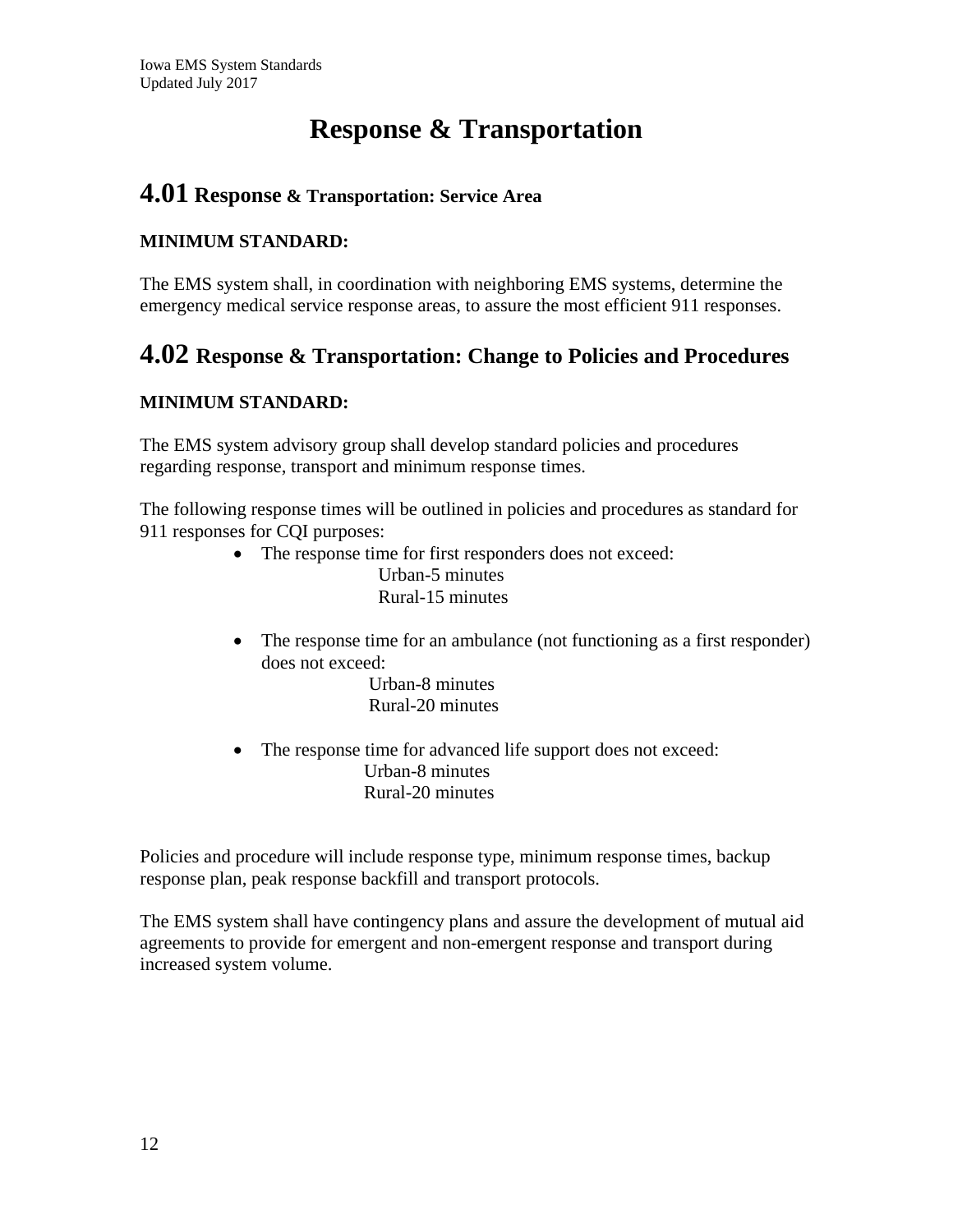# **4.03 Response & Transportation: Air-Medical Services**

### **MINIMUM STANDARDS:**

The EMS system shall have a process for identifying specialty air-medical transport services and shall develop policies and procedures regarding:

- Request of air-medical services
- Addressing and resolving formal complaints

# **Facilities/Critical Care**

# **5.01 Facilities: Assessment of Capabilities**

### **MINIMUM STANDARD:**

The EMS system advisory group shall annually assess the capabilities of acute care facilities in its service area to include trauma level, STEMI, Stoke, OB, ortho and any other specific patient criteria.

The EMS system advisory group shall assure that services within the system have updated information regarding facility capacity.

### **5.02 Facilities: Trauma Care system**

### **MINIMUM STANDARD:**

The EMS system and all services within the system shall follow the Out of Hospital Trauma Triage Destination Decision Protocol.

### **5.03 Trauma Care Facility Verification**

### **MINIMUM STANDARD:**

The EMS system partners shall participate in the trauma verification process as available in system area.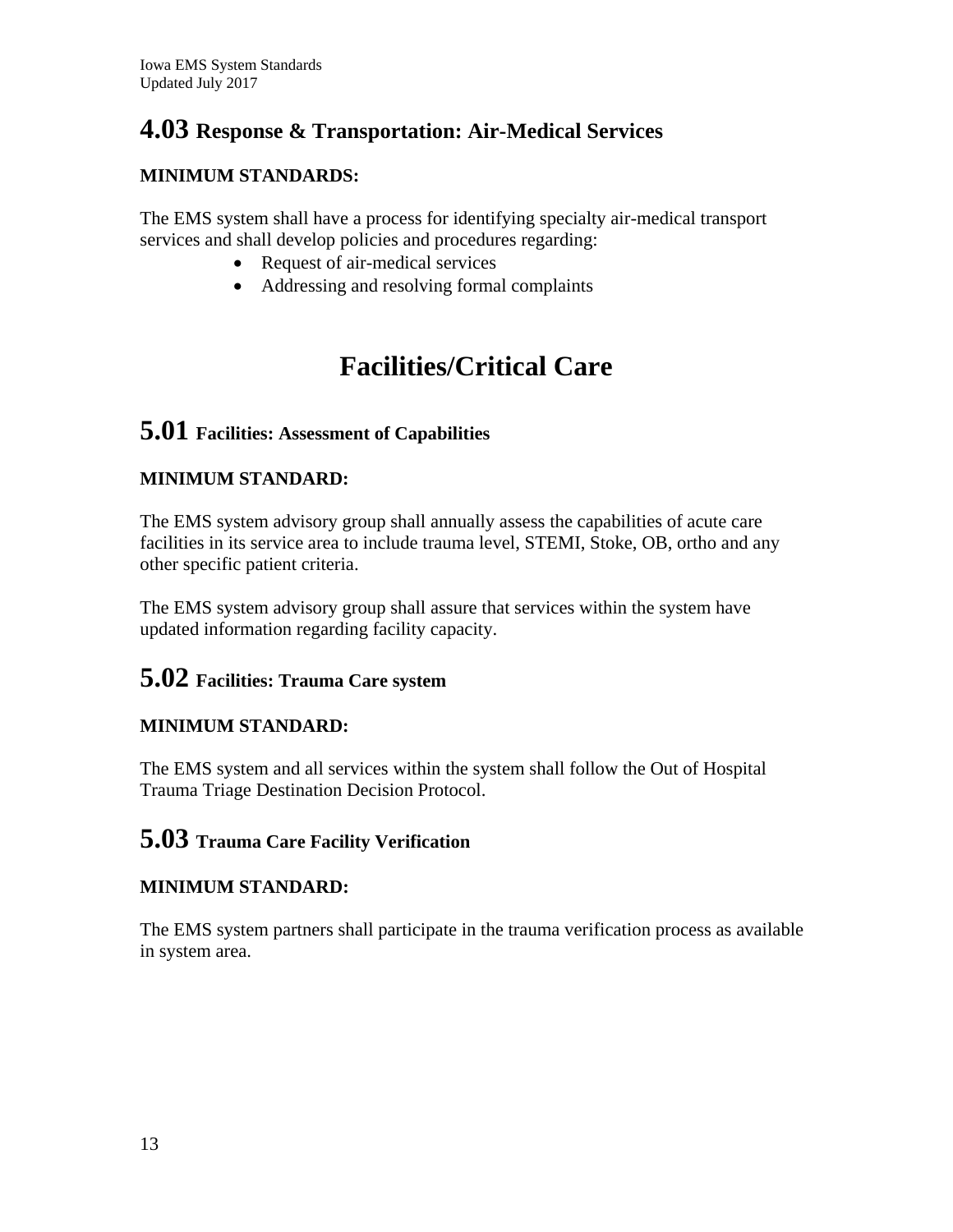# **Data Collection/System Evaluation**

### **6.01 System Evaluation: Continuous Quality Improvement Program**

### **MINIMUM STANDARD:**

The EMS system shall establish an EMS CQI program to evaluate the response to emergency medical incidents and the care provided to specific patients. The program shall address the total EMS system, including all pre-hospital provider agencies and hospitals. It shall address compliance with policies, procedures and protocols and identification of preventable morbidity and mortality and document resolution of deficiencies found.

The EMS system shall establish an EMS CQI program to evaluate quality management, quality assurance and the system capabilities in order to establish benchmarks. The program shall address the total EMS system from dispatch to patient outcome.

The EMS system shall conduct audits of out-of-hospital care including overall EMS system response to ensure that the patients' needs were matched to available resources including but not limited to established benchmarks. It shall address compliance with policies, procedures and protocols and identification of preventable morbidity and mortality and document resolution of deficiencies found.

The EMS system shall develop and implement a procedure to review medical dispatch to assess if the appropriate level of medical response is sent for each 911 call and to monitor the appropriateness of pre-arrival/post dispatch directions.

The EMS system shall have a process to address and resolve formal complaints.

The EMS System advisory group shall identify mechanisms and persons to complete the county wide strategic plans to meet the Iowa EMS System Standards and CQI plans.

The EMS System advisory group shall meet at least annually to review the System Standards plan and CQI plan.

### **6.02 System Evaluation: Provider/Service Participation**

#### **MINIMUM STANDARD:**

The EMS system shall require provider/service participation in the system wide evaluation programs.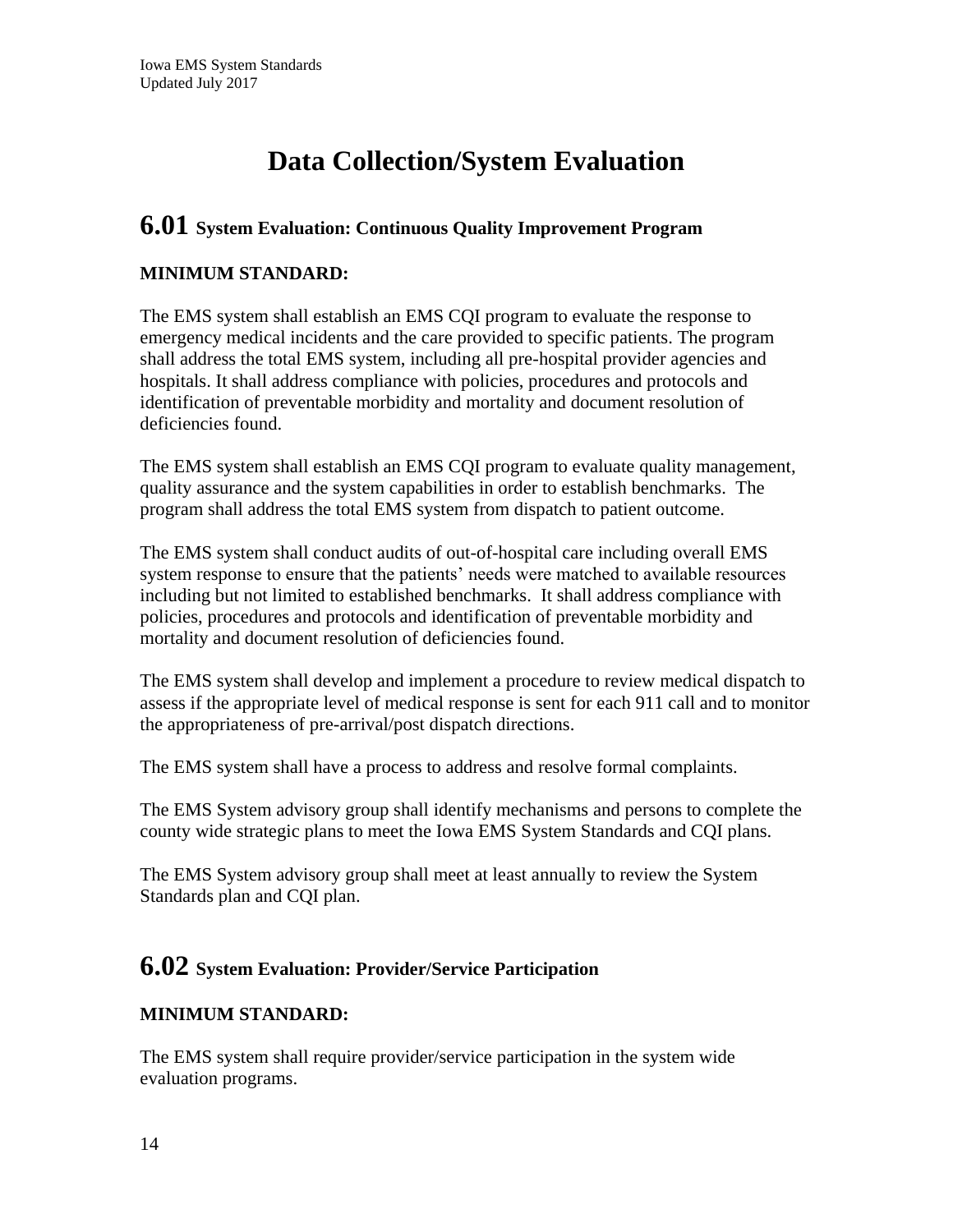# **6.03 System Evaluation: Reporting**

### **MINIMUM STANDARD:**

The EMS system shall complete an annual, report on the results of the evaluation of EMS system operations to the County Board of Supervisors.

## **6.04 Data Collection: Pre-hospital Record**

### **MINIMUM STANDARD:**

In accordance with IAC 641-132.8(3) a all services within a system will complete and maintain a patient care report, provide a verbal report upon delivery of a patient and shall provide the completed patient care report within 24 hours to the receiving facility

# **6.05 Data Collection: Data Management System**

### **MINIMUM STANDARD:**

The EMS system services shall participate in an integrated data management system that collects and submits reportable data as directed in accordance with IAC 641-132.8 (3) q that includes system response and clinical (pre-hospital, hospital and public health data.

The EMS system shall utilize the system to review reports and review outcome data.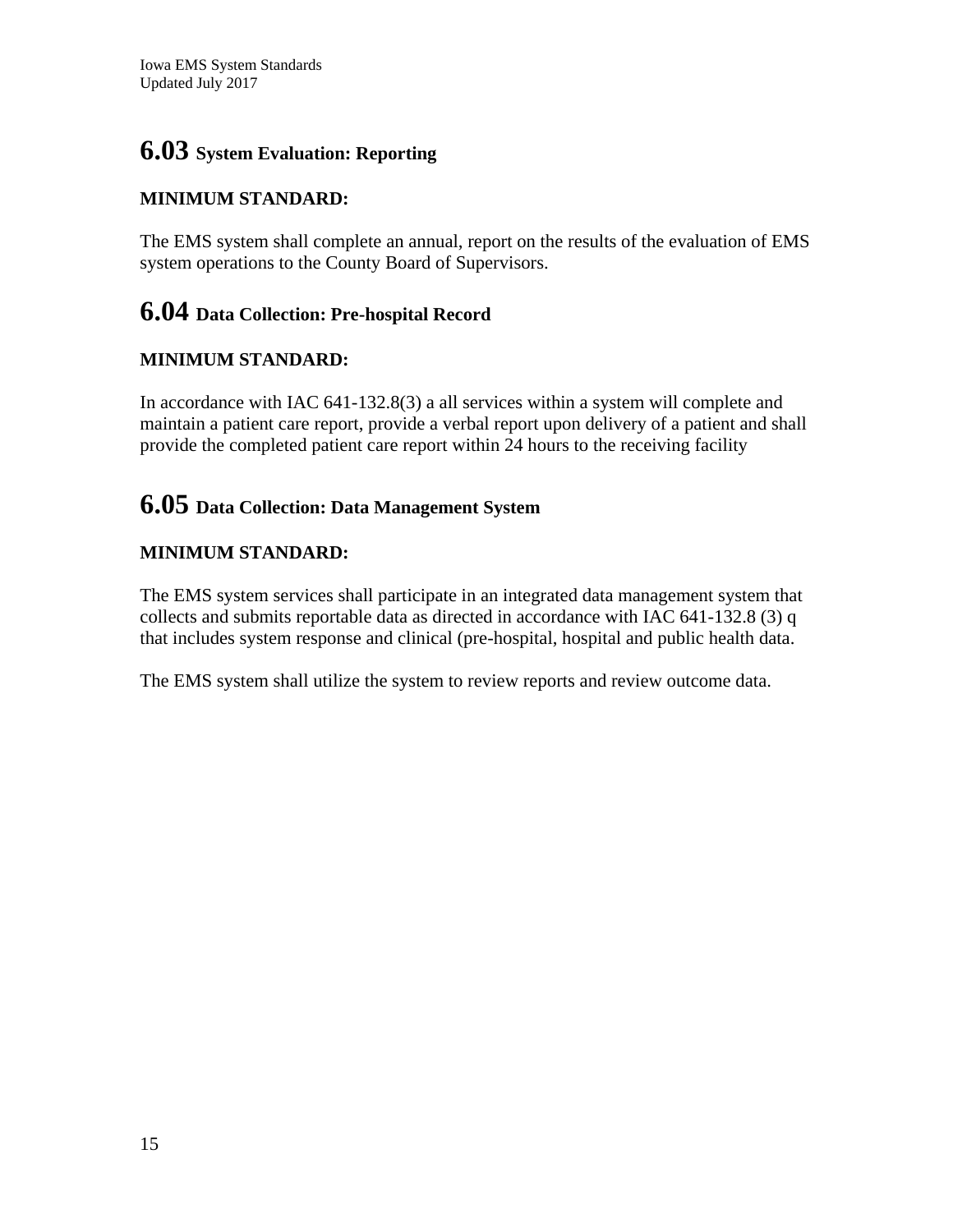# **Public Information and Education**

# **7.01 Public Information:**

### **MINIMUM STANDARD:**

The EMS system shall promote the development and dissemination of information for the public that address:

- 1. Understanding of the EMS system.
- 2. Access to the system
- 3. Provide public CPR, first aid training, etc.
- 4. Patient and consumer rights as they relate to the EMS system
- 5. Health and safety habits as they relate to the prevention and reduction of health risks in target areas
- 6. Promote injury control and preventive medicine

### **7.02 Public Information: Disaster Preparedness**

#### **MINIMUM STANDARD:**

The EMS system, shall participate in the development of community wide capabilities through system development to support ESF-8 Public Health and Medical Services preparedness and response.

# **Disaster Medical Response**

### **8.01 Disaster Medical Response: Planning**

#### **MINIMUM STANDARD:**

The EMS system shall participate with local response partners including public health, hospitals and EMA to develop plans, procedures and policy to respond effectively to the medical needs created by disasters.

The EMS System advisory group shall collaborate with partners to utilize federal emPOWER data, community health needs assessments, and other available data sources to assist in identifying special at‐risk populations and develop strategies to fill gaps related to special at‐risk populations.

The EMS System shall collaborate with local response partners to identify exercise priorities.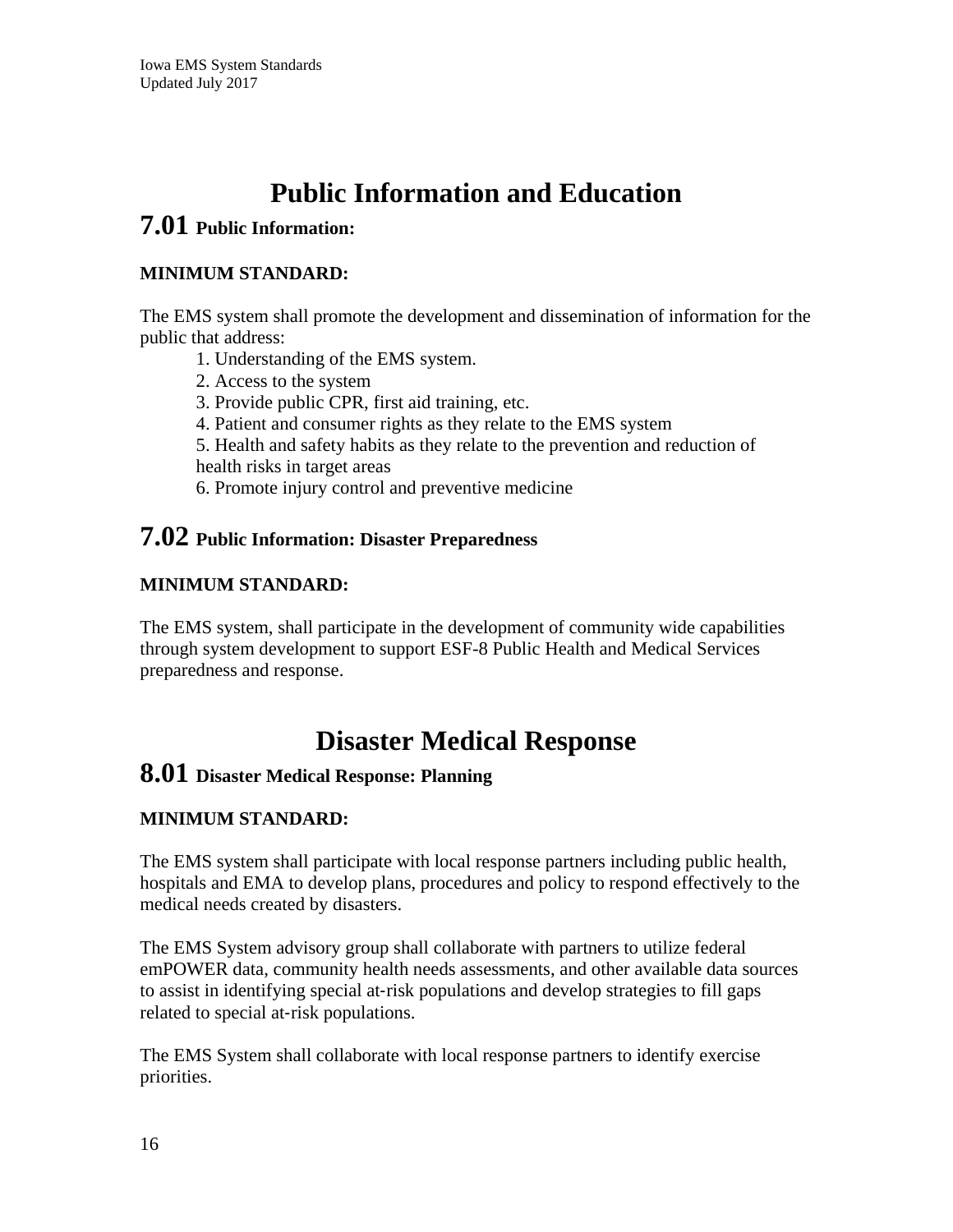Iowa EMS System Standards Updated July 2017

The EMS System will participate in a minimum of one exercise per year that includes local response partners and assist in the completion and submission of an after action report improvement plan

# **8.02 Disaster Medical Response: Response Plans/Review**

#### **MINIMUM STANDARD:**

The EMS System shall have medical response plans and procedures for disasters which shall be applicable to multi-hazard response.

a) The EMS system shall annually review and update the disaster medical response plans that are inclusive of all ESF-8 partners based on exercise lessons learned and after action improvement plans.

### **8.03 Disaster Medical Response: Emergency Operation Centers**

### **MINIMUM STANDARD:**

The EMS system shall be represented and participate with their local response partners in the development and exercise of a plan for activation, operation and deactivation of the emergency operation center.

### **8.04 Disaster Medical Response: Hazardous Materials Training**

#### **MINIMUM STANDARD:**

The EMS System shall ensure all EMS providers are properly trained for response to hazardous materials awareness. The service will determine the required system role, train and equip the staff.

### **8.05 Disaster Medical Response: Plan Participation (ICS)**

#### **MINIMUM STANDARD:**

The EMS system shall assure that services are capable of implementing all components of the National Incident Management System, including training and incident command